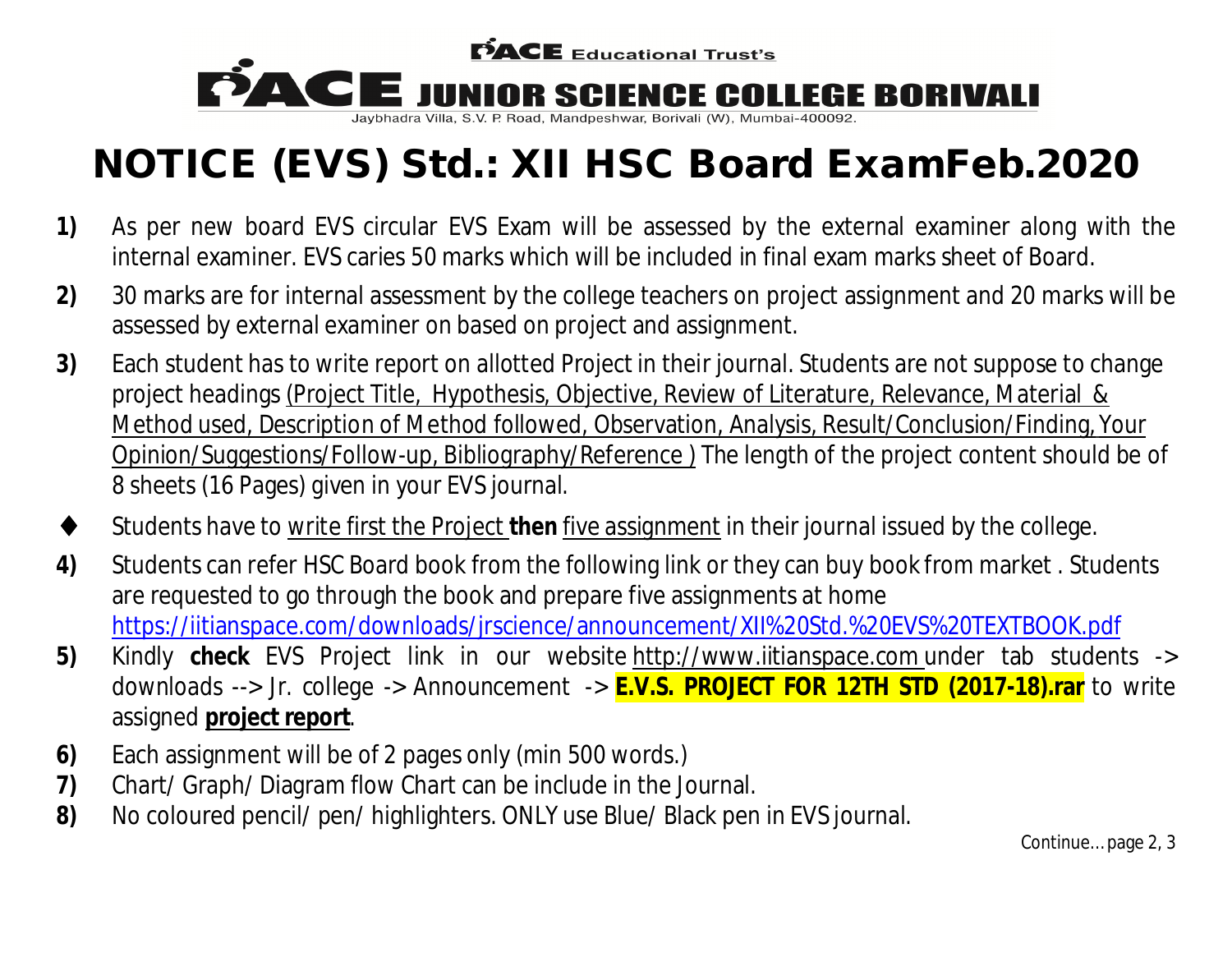## Students has to do any five of the following list of assignments 9) **LIST OF ASSIGNMENTS QUESTIONS**

#### Page No - 1 in std XII EVS book

#### **Journal Assignment 1.1**

#### **Changes in the Locality**

Describe with text and illustrations (you may use maps, diagrams, flow charts or drawings) how your locality has changed over the past two to three decades, including changes in the way people are dependent on local and global ecosystem services, land use, population, status or quality of the environment etc.

Describe the likely local, regional and global impacts of these changes in consumption by your community. What may be some impacts on your locality of increase in consumption elsewhere?

Your observations from the different learning activities in this chapter would help you to complete this assignment

#### Page No - 24

#### **Journal Assignment 2.1**

#### **Visualize the Future!**

- 1. Using the observations you make in the various activities in this chapter, prepare a comment on the status of well-being and the environment in your village, neighbourhood or town.
- 2. What are the five major improvements you would like to see in the future as regards the condition of both people and the environment?
- 3. Depict your vision for the future in any form you like (short essay, story, poem or drawing)

#### Page No - 39

#### **Journal Assignment 3.1**

#### **Conservation Possibilities in Your Village/Town**

- 1. Make a list of the measures described in this chapter for biodiversity conservation and sustainable use.
- 2. Look back at the assignments from Chapter 1 and 2. Review and detail out some of the biodiversity conservation issues you may have listed.
- 3. Which of the conservation or sustainable use measures would you be able to apply in your village/ town?
- 4. Assume you have the opportunity to present your ideas to the local government. Develop a proposal describing the problem and your suggestions for how they could be addressed.

### **Journal Assignment 3.2**

#### **My Actions to Conserve Biodiversity**

After reading this chapter you may realise how biodiversity is a day-to-day concern in everyone's life. And for the same reason, every one of us can do many enjoyable and interesting things to conserve biodiversity through most simple deeds that are part of daily chores. Here are two activities for you and your friend/partner.

Page No - 39

Make a list of ten actions in your day's schedule that can help conserve biodiversity. Share it with your partner. (It can be as simple as feeding a bird, checking that the kitchen is smokeless and safe, school- drinking water place stays clean and hygienic, or consuming a less-preferred locally available variety of fruit/vegetable/cereal.)